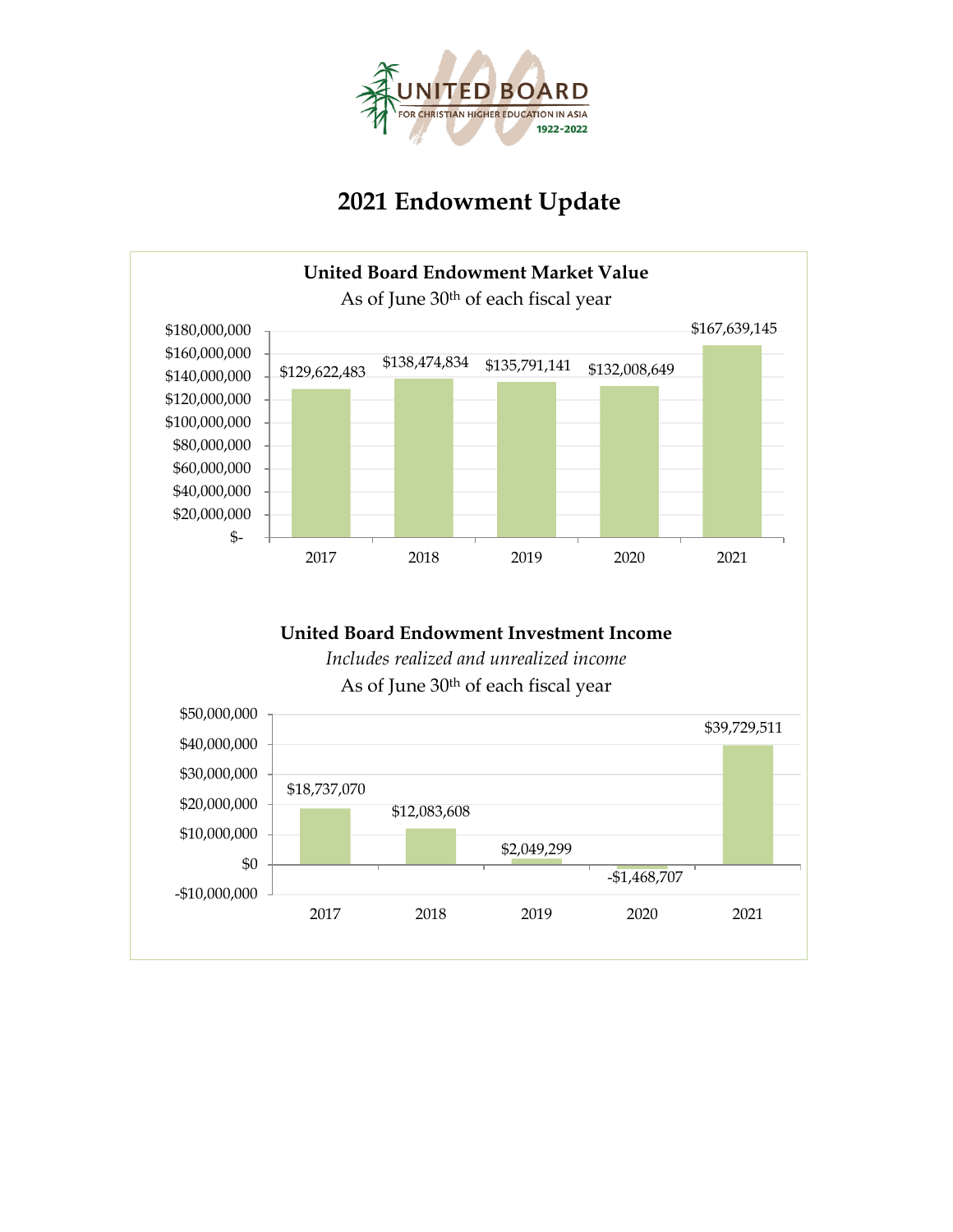## **Investment Oversight**

The Investment Committee of the Board of Trustees oversees the United Board's endowment investments. The Committee's responsibilities include establishing asset-allocation targets and ranges that will guide the investment of Fund assets, structuring the Fund's investment program, and monitoring the Fund's asset mix and performance on a regular basis.

**We are grateful to the following members of the Investment Committee for their dedicated stewardship of the United Board's investments:**

#### Trustee Members

Christian Murck (Chair, Board of Trustees) (*ex-officio*) *Trustee, Harvard-Yenching Institute; Senior Counselor, APCO Worldwide; Former President, The American Chamber of Commerce in the People's Republic of China (AmCham China)*

Anthony Ruger (Vice Chair, Board of Trustees; Chair, Finance & Administration Committee)

*Retired; Former Senior Research Fellow, Center for the Study of Theological Education, Auburn Seminary*

Ruby E. Schmidt, CFA (Chair, Investment Committee) *Retired; Former Investment and Administration Manager, JANA Capital, Princeton, NJ, United States*

Shailesh Shah *Retired; Former Global Chief Risk Officer, Wealth Management, UBS, Zurich, Switzerland*

Non-Trustee Members

Janet E. Hunt, Esq. *Former Senior Vice President and Manager, Personal Asset Management Division, Irving Trust Company*